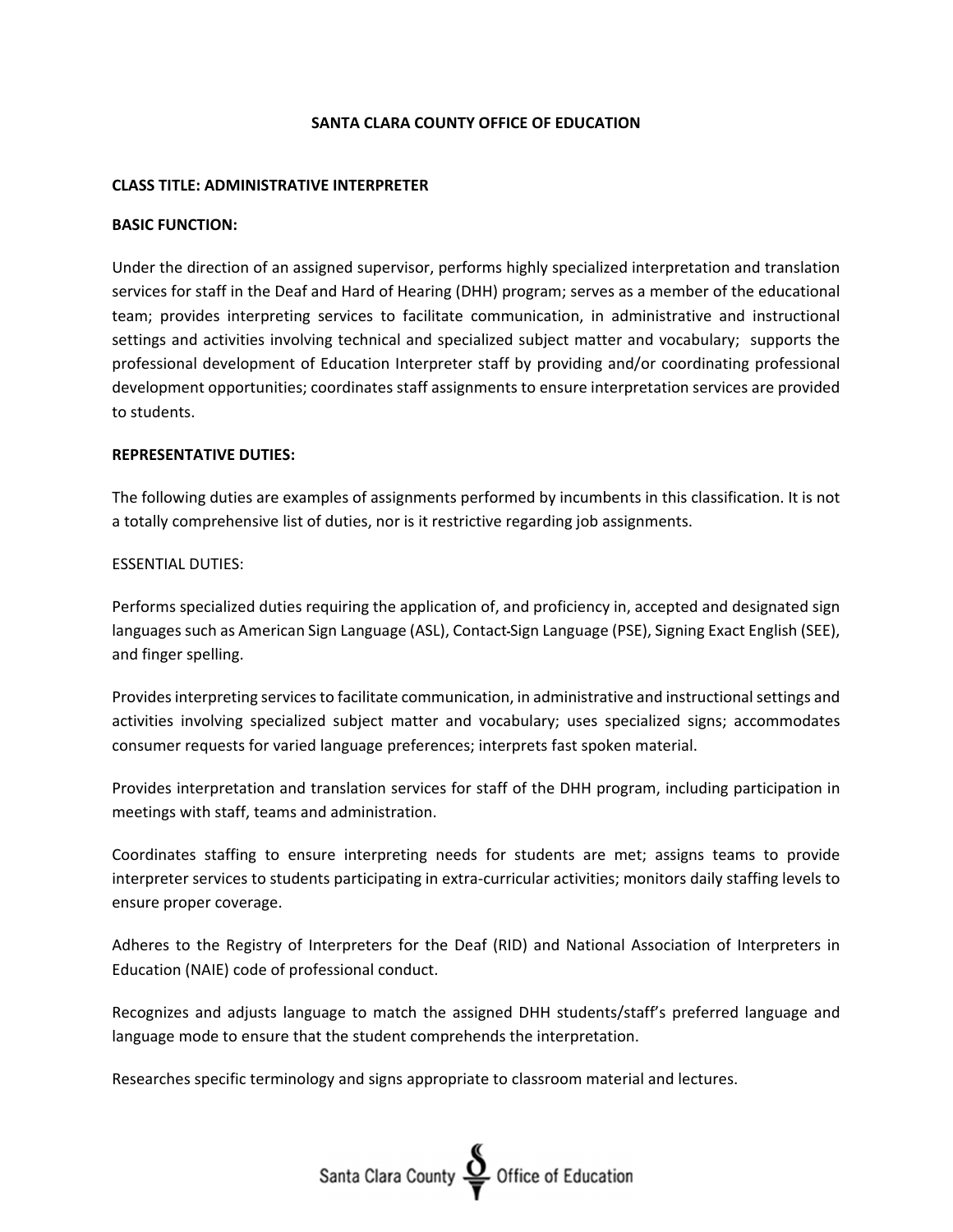Serves as a resource to students and staff on appropriate use of interpreting services; serves as a positive liaison between DHH program participants and non‐program participants; trains certificated and other staff members in simple signing methods as directed; enhances communications between students.

Renders the message faithfully by conveying the content and spirit of what is being communicated, using language most readily understood by consumers, and correcting errors discreetly and expeditiously.

Interpreters are expected to honor consumer preferences in selection of interpreters and interpreting dynamics, while recognizing the realities of qualifications, availability, and situation; consider consumer requests or needs regarding language preferences and render the message accordingly (interpreted or transliterated). Approach consumers with a professional demeanor at all times. Facilitate communication access and equality and support the full interaction and independence of consumers.

Supports the professional development of Education Interpreters by providing coaching and guidance; provides and/or coordinates professional education opportunities for interpreter staff.

Trains and evaluates the performance of assigned staff; interviews and selects employees and recommends transfers, reassignments, terminations, and disciplinary actions.

Interprets/transliterates mainstream and self‐contained classroom lectures, group discussions, movies, plays, videotapes, audio recording, guest speakers, general classroom instruction and extra‐curricular activities.

Interprets/transliterates informal conversations, telephone calls, and other verbal communications for assigned DHH students/staff.

Interprets/transliterates for assigned student(s), staff, and parents at extracurricular activities, meetings, student orientations, workshops, and other related events.

Orients substitute staff to classroom routines and procedures and individual student's needs as necessary.

Participates in ongoing professional development.

Assists students in learning/practicing appropriate living/social skills and behaviors such as safety procedures, communication skills, independence, decision‐making, and problem‐solving techniques necessary for mainstreaming and life skills as needed.

Prepares, designs, and develops instructional materials to assist students in a learning environment under the direction of a certificated teacher as needed.

May tutor and assist students in the DHH program, individually or in groups, in academic or elective subjects; may assist teachers in self-contained classroom with instruction as assigned.

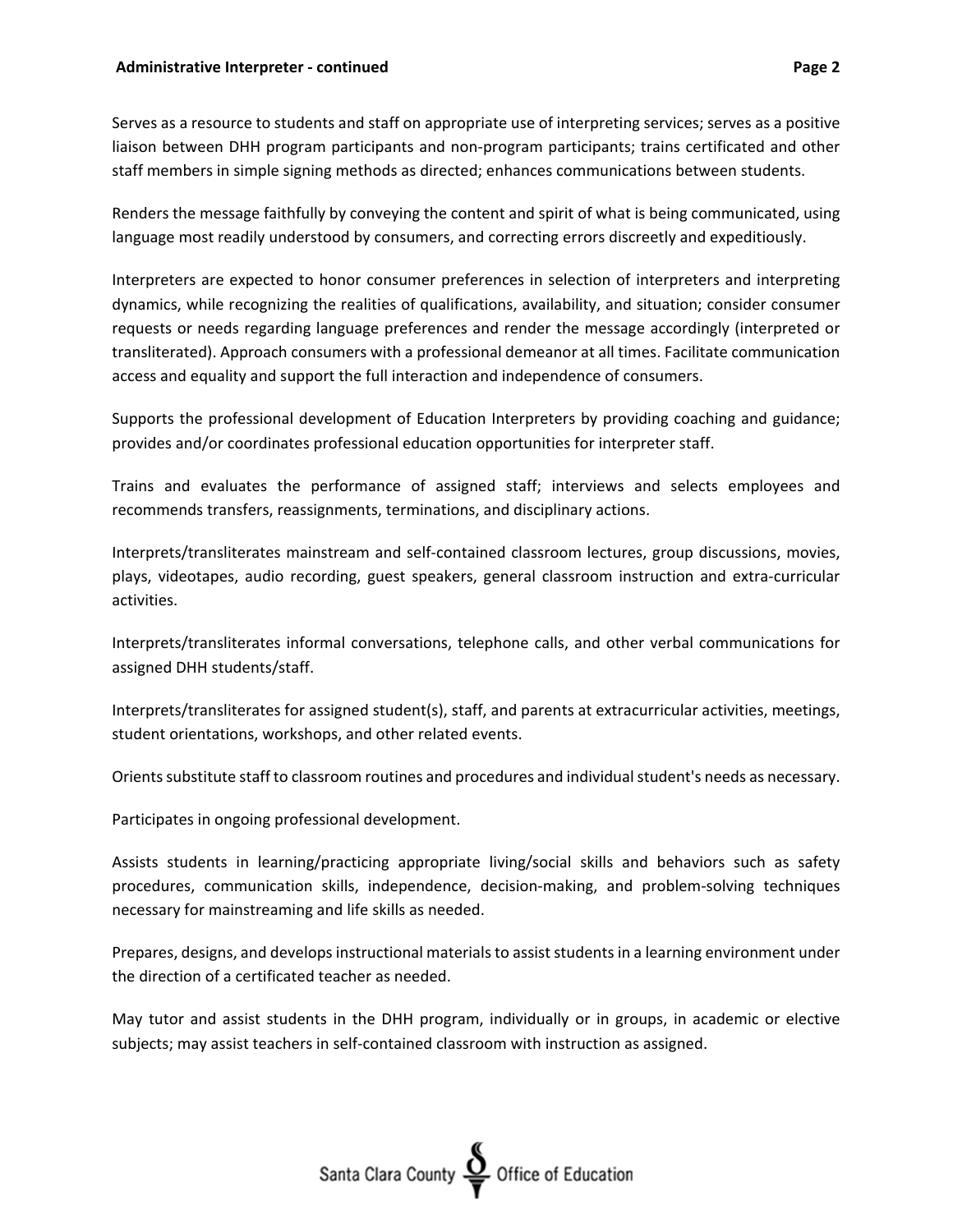May accompany students to and from means of transportation, including the supervision of students while loading and unloading buses; supervises students during student unstructured time, including recess, breaks, lunch, between classes and before and after school.

Observes students in the DHH program on day‐to‐day basis; provides feedback to staff as necessary.

May operate specialized communication equipment for students in the DHH program.

## OTHER DUTIES:

Performs related duties as assigned.

### **KNOWLEDGE AND ABILITIES:**

### KNOWLEDGE OF:

Various modes of sign language, finger spelling, and gestures as required by assignment, including American Sign Language (ASL), Contact Sign Language (PSE), Signing Exact English (SEE) and American Manual Alphabet (finger spelling).

Specialized Signs.

Team interpreting.

Registry of Interpreters for the Deaf (RID) Code of Professional conduct.

Basic child guidance principles and effective management techniques.

Basic social and emotional needs and challenges associated with students who are DHH.

Demonstrated knowledge of Deaf Culture.

Principles and practices of supervision and training.

Effective record‐keeping practices and procedures.

Proper English usage, spelling, grammar, and punctuation.

Interpersonal skills using tact, patience and courtesy.

Oral and written communication skills.

Operation of a computer and assigned software.

## ABILITY TO:

Effectively and accurately interpret/transliterate classroom lectures/instruction/discussion, videos and other related activities using sign language/voice and appropriate vocabulary.

Train and evaluate the performance of assigned staff.

Direct personnel to assure proper and timely completion of duties.

Produce an English interpretation at a speed required by the assignment, e.g., classroom, conference,

small group meeting, and/or one-on-one meeting.

Team interpret in a mainstream environment providing support as needed.

Understand and follow both oral and written instructions.

Understand the basic social and emotional needs associated with students who are DHH.

Demonstrated ability to be a highly energetic, self-directed, self-starting, creative individual.

Ability to handle multiple programs and projects simultaneously.

Work effectively in a highly fast-paced and labor-intensive environment.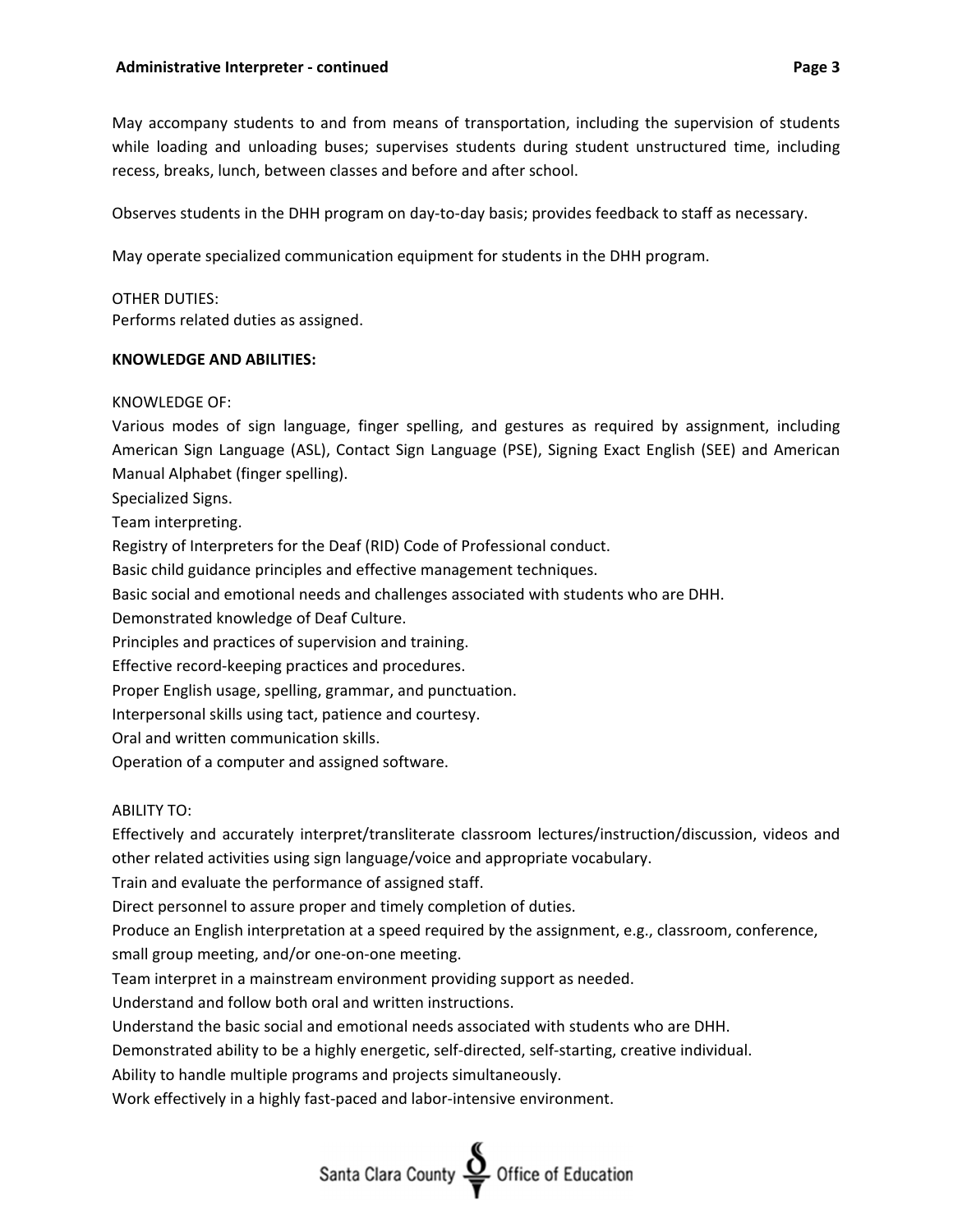Accurately analyze situations and adopt an effective course of action under established guidelines.

Operate standard office and specialized equipment including a desktop computer, copier, and communications equipment.

Organize and direct operation and activities in support of assigned department.

Analyze situations accurately and adopt an effective course of action.

Effectively communicate in both oral and written forms.

Establish and maintain effective work relationships with those contacted in the performance of required duties.

Establish and maintain effective working relationships with community partners, staff, funding representatives and participants of diverse ethnic; cultural, and socioeconomic backgrounds.

# **LEADERSHIP TEAM COMPENTENCIES:**

Develops and fosters effective individuals and teams.

Operationalizes the organizational vision, mission, goals, shared values, and guiding principles.

Demonstrates emotional intelligence.

Models inclusive, effective, and authentic communication.

Applies knowledge of the intersectionality of race, equity, and inclusion.

Builds and sustains positive, trusting relationships.

Conducts SCCOE operations with the highest moral, legal, and ethical principles.

# **EDUCATION AND EXPERIENCE:**

- Graduation from an interpreter training program and/or relevant documented interpreting experience;
- Possession of a current certification issued by RID;
- A score of 4.5 or above on the Educational Interpreter Performance Assessment (EIPA) in Elementary or Secondary assessment, and a score of 4.5 or above on both the Elementary and Secondary assessment within two years of employment;
- Ten years' experience interpreting, including five years in the field of education, including experience interpreting for a broad range of levelsfrom the preschool classroom to administrative level.

# **LICENSES AND OTHER REQUIREMENTS:**

Valid California driver's license

# **WORKING CONDITIONS:**

ENVIRONMENT: Indoor and outdoor environments.